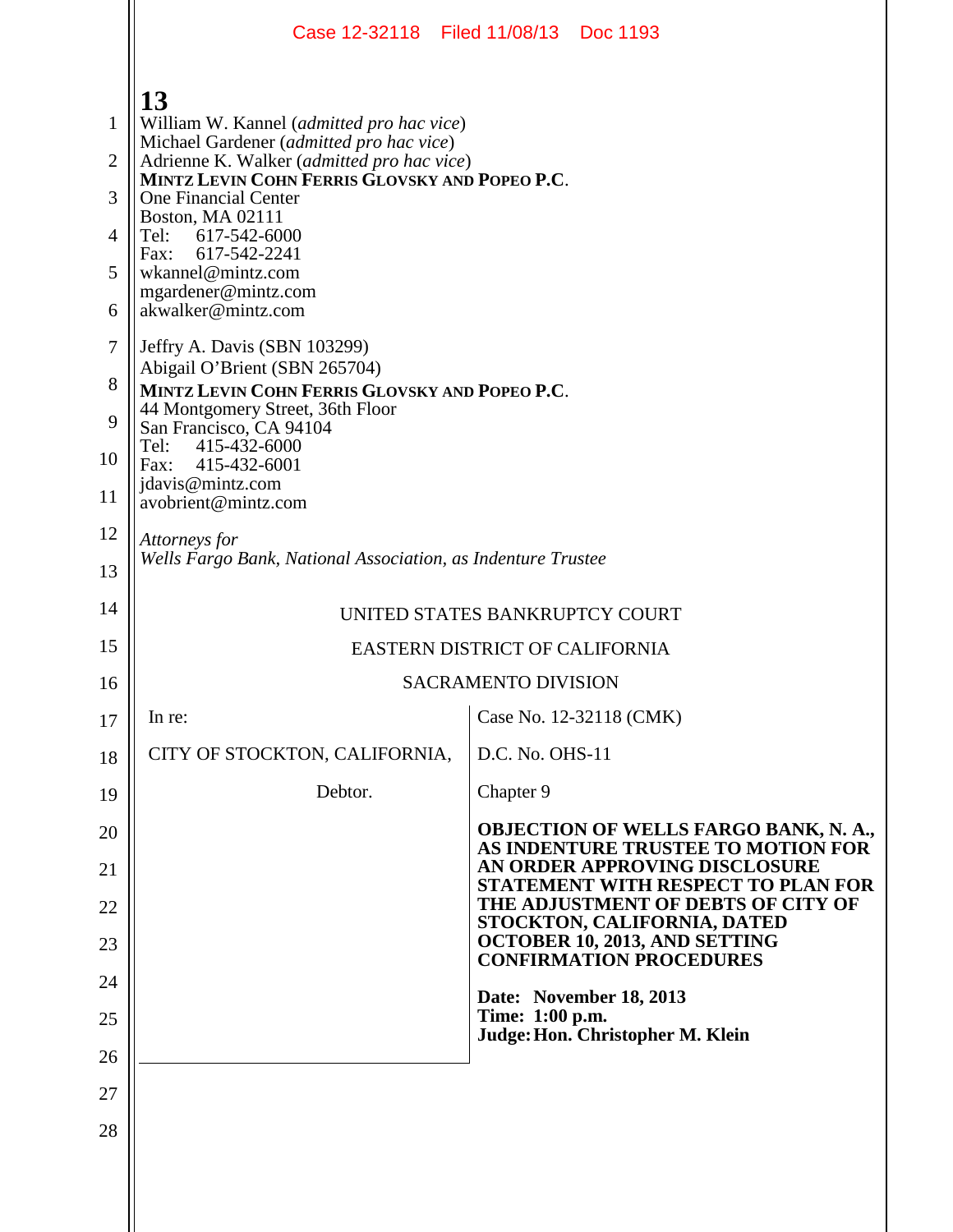| <b>Table of Contents</b><br>$\mathbf 1$<br>$\overline{2}$<br>3<br>4<br>$\mathbf{i}$ .<br>Uncertainties Regarding Who Will Vote Classes 2, 3, 4, 5 and 6 Claims 4<br>5<br>ii.<br>Failure to Adequately Disclose Nature of "Special Fund Payments" 4<br>6<br>iii.<br>7<br>8<br>Failure to Include Definitive Settlement Document Relating to the NPFG<br>iv.<br>9<br>V.<br>10 |  |
|-----------------------------------------------------------------------------------------------------------------------------------------------------------------------------------------------------------------------------------------------------------------------------------------------------------------------------------------------------------------------------|--|
|                                                                                                                                                                                                                                                                                                                                                                             |  |
|                                                                                                                                                                                                                                                                                                                                                                             |  |
|                                                                                                                                                                                                                                                                                                                                                                             |  |
|                                                                                                                                                                                                                                                                                                                                                                             |  |
|                                                                                                                                                                                                                                                                                                                                                                             |  |
|                                                                                                                                                                                                                                                                                                                                                                             |  |
|                                                                                                                                                                                                                                                                                                                                                                             |  |
|                                                                                                                                                                                                                                                                                                                                                                             |  |
|                                                                                                                                                                                                                                                                                                                                                                             |  |
|                                                                                                                                                                                                                                                                                                                                                                             |  |
| 11                                                                                                                                                                                                                                                                                                                                                                          |  |
| 12                                                                                                                                                                                                                                                                                                                                                                          |  |
| 13<br>14                                                                                                                                                                                                                                                                                                                                                                    |  |
| 15                                                                                                                                                                                                                                                                                                                                                                          |  |
| 16                                                                                                                                                                                                                                                                                                                                                                          |  |
| 17                                                                                                                                                                                                                                                                                                                                                                          |  |
| 18                                                                                                                                                                                                                                                                                                                                                                          |  |
| 19                                                                                                                                                                                                                                                                                                                                                                          |  |
| $20\,$                                                                                                                                                                                                                                                                                                                                                                      |  |
| 21                                                                                                                                                                                                                                                                                                                                                                          |  |
| $22\,$                                                                                                                                                                                                                                                                                                                                                                      |  |
| 23                                                                                                                                                                                                                                                                                                                                                                          |  |
| $24\,$                                                                                                                                                                                                                                                                                                                                                                      |  |
| 25                                                                                                                                                                                                                                                                                                                                                                          |  |
| $26\,$                                                                                                                                                                                                                                                                                                                                                                      |  |
| $27\,$                                                                                                                                                                                                                                                                                                                                                                      |  |
| 28                                                                                                                                                                                                                                                                                                                                                                          |  |
| $\mathbf{i}$                                                                                                                                                                                                                                                                                                                                                                |  |
|                                                                                                                                                                                                                                                                                                                                                                             |  |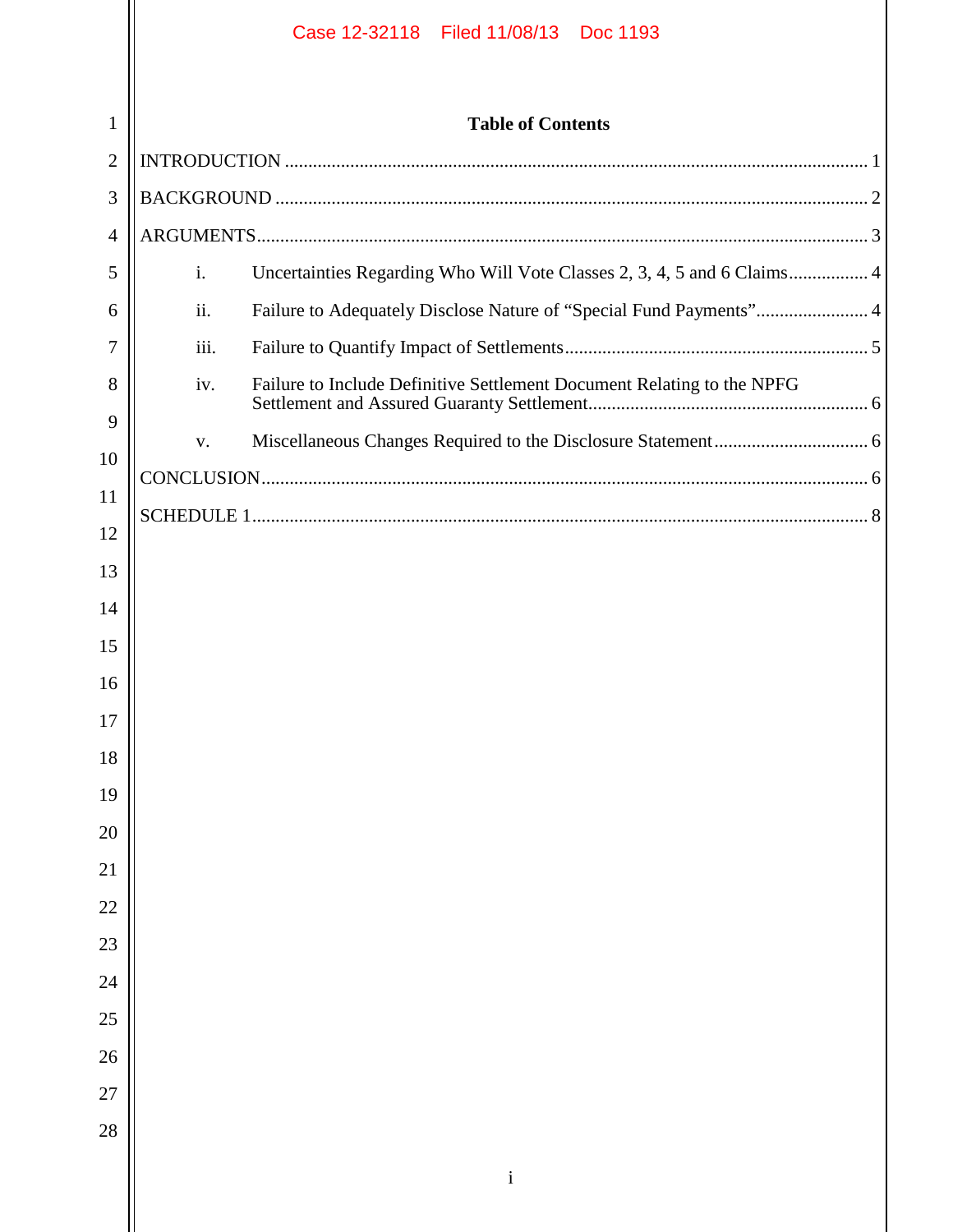|                | Case 12-32118 Filed 11/08/13 Doc 1193                            |  |
|----------------|------------------------------------------------------------------|--|
| 1              |                                                                  |  |
| $\overline{2}$ | <b>TABLE OF AUTHORITIES</b>                                      |  |
| 3              | Page(s)<br><b>CASES</b>                                          |  |
| $\overline{4}$ | Duff v. United States Trustee (In re California Fidelity, Inc.), |  |
| 5              |                                                                  |  |
| 6              | In re Applegate Prop., Ltd.,                                     |  |
| 7              | In re Brotby,                                                    |  |
| 8              |                                                                  |  |
| 9              | In re Diversified Investors Fund XVII,                           |  |
| 10             | In re MacGibbon,                                                 |  |
| 11             |                                                                  |  |
| 12<br>13       | In re Pierce Cnty. Hous. Auth.,                                  |  |
| 14             |                                                                  |  |
| 15             | <b>STATUTES</b>                                                  |  |
| 16             |                                                                  |  |
| 17             | .4, 5, 7                                                         |  |
| 18             |                                                                  |  |
| 19             |                                                                  |  |
| 20             |                                                                  |  |
| 21             |                                                                  |  |
| 22             |                                                                  |  |
| 23             |                                                                  |  |
| 24             |                                                                  |  |
| 25             |                                                                  |  |
| 26             |                                                                  |  |
| 27             |                                                                  |  |
| 28             |                                                                  |  |
|                | $\mathbf{ii}$                                                    |  |
|                |                                                                  |  |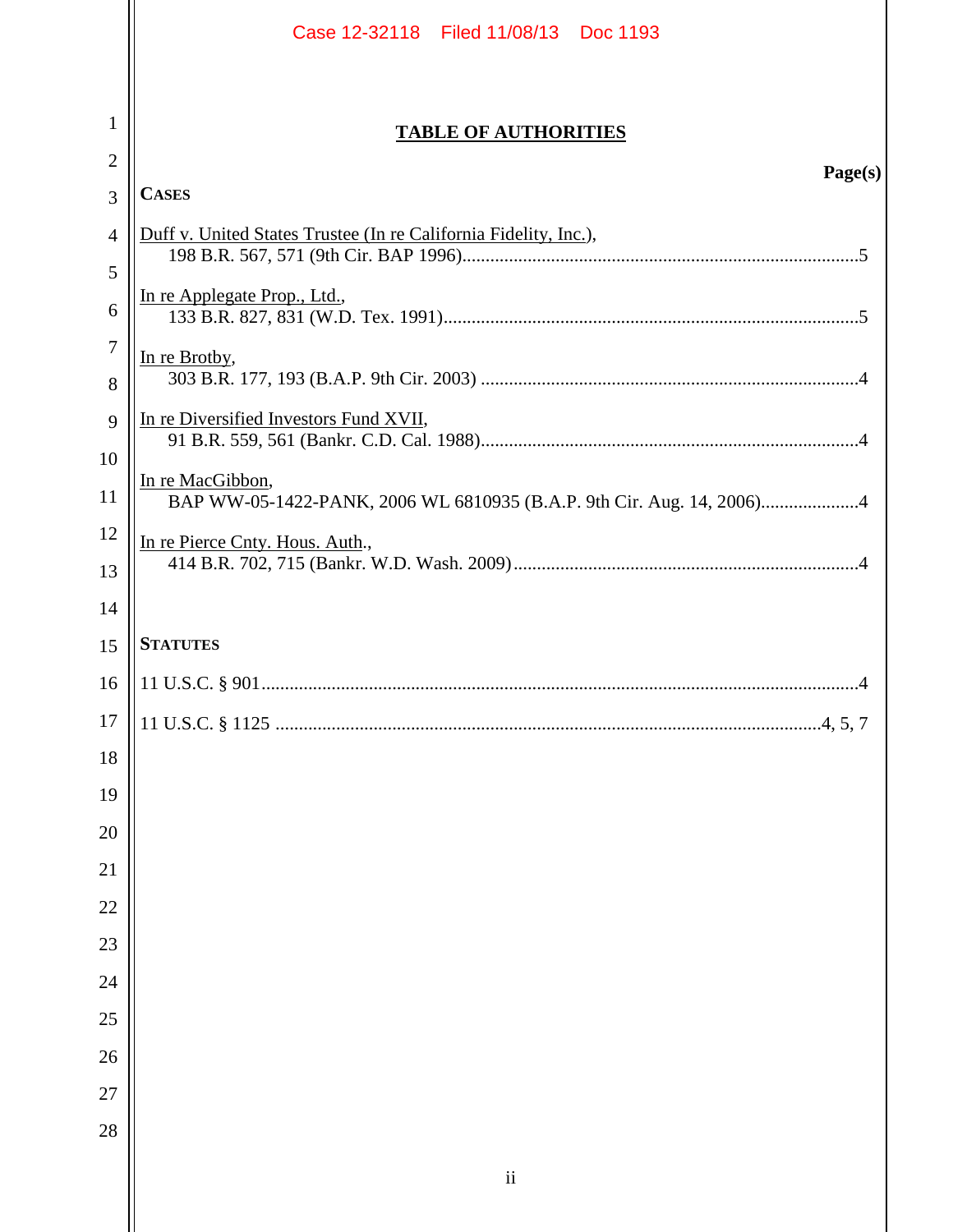4

5

6

7

8

9

1

10 NOW COMES, Wells Fargo Bank, National Association in its role as indenture trustee<sup>1</sup> (the "Indenture Trustee") and submits this objection (the "Objection") to the *Motion for an Order Approving Disclosure Statement with Respect to the Plan for the Adjustment Debts of City of Stockton, California, Dated October 10, 2013 and Setting Confirmation Procedures; Memorandum in Support Thereof* (the "Solicitation Motion") with respect to the *Disclosure Statement with Respect to Plan for the Adjustment of Debts of City of Stockton, California* (*October 10, 2013*) (the "*Disclosure Statement*").<sup>2</sup> The Indenture Trustee objects to the Disclosure Statement on the basis it fails to provide adequate and necessary information concerning the treatment of certain bonds and certificates under the proposed *Plan for the Adjustment of Debts of City of Stockton, California, October 10, 2013* (the "Plan").

11 12 13 14 15 16 17 Further, in light of the City's statement that it anticipates amending its Disclosure Statement and Plan in the future to provide for, among other things, definitive settlement documents with respect to the NPFG Settlement and the Assured Guaranty Settlement, the Indenture Trustee reserves all rights to supplement this Objection and raise additional objections to the Disclosure Statement at or prior to any hearing on the Disclosure Statement. In addition, all rights, claims and objections of the Indenture Trustee with respect to the Plan are expressly reserved.<sup>3</sup>

18

### **INTRODUCTION**

19 20 22 The Indenture Trustee submits this Objection to raise specific and limited objections to the Disclosure Statement. Upon information and belief, while the City has agreed to make numerous changes requested by the Indenture Trustee, the Solicitation Motion and Disclosure Statement remains deficient for, among other reasons, the following:

> The Solicitation Motion and Disclosure Statement fail to specify who will, and why such entities are entitled to, vote Classes 2, 3, 4, 5 and 6 Claims.

23

21

24

25

<sup>26</sup> <sup>1</sup> Wells Fargo Bank, National Association serves as Indenture Trustee or fiscal agent and files this Objection solely with respect to the securities identified on Schedule 1 hereto.

<sup>27</sup> <sup>2</sup> Capitalized terms not otherwise defined herein shall have the meanings ascribed to them in the Disclosure Statement.  $3$  For example, and without limitation, it is the Indenture Trustee's understanding that the City has agreed to supply customary and usual exculpation language with respect to the Indenture Trustee, Ambac, Assured Guaranty and

<sup>28</sup> NPFG. As of the date hereof, the form of such language has not yet been agreed to by the Indenture Trustee, Ambac, Assured Guaranty, NPFG and the City.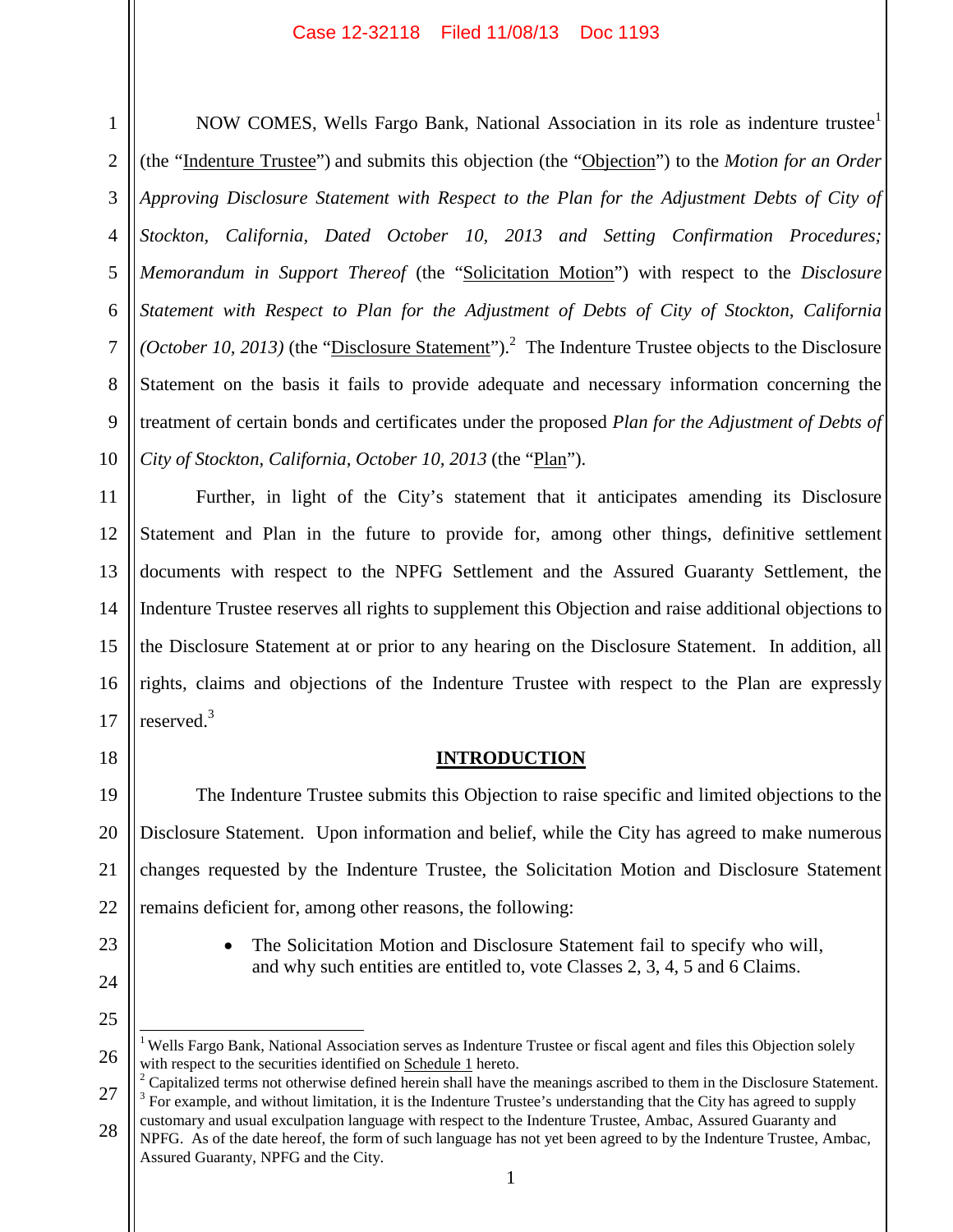- The Disclosure Statement fails to adequately disclose and explain key provisions of the Assured Guaranty Settlement, including with respect to the nature of Special Fund Payments.
- The Disclosure Statement fails to specify the difference in amount of payments to be made by the City with respect to Classes 2, 3, 4, 5 and 6, and the amounts that will therefore be paid to holders of the respective bonds and certificates associated with Classes 2, 3, 4, 5 and 6 from the respective insurance policies securing those bonds and certificates.
- The Disclosure Statement fails to include the definitive settlement documentation relating to the NPFG Settlement and Assured Guaranty Settlement.

9 10 11 12 13 14 15 16 17 The City and Indenture Trustee continue to discuss modifications to the Disclosure Statement and the Plan that, if acceptable to the Indenture Trustee, would resolve many of the issues identified herein and obviate the necessity of a contested hearing on the Solicitation Motion and Disclosure Statement or any continued hearing thereon. In addition, the City acknowledges in its Solicitation Motion and Disclosure Statement that several factors may impact the City's ability to consummate the Plan and that the City is likely to file an amended Disclosure Statement and Plan before the Hearing (defined herein) but after the Objection Deadline (defined herein). Accordingly, this Objection identifies the current issues in dispute between the parties and reserves all rights to raise different and additional issues at or prior to any hearing on the Disclosure Statement.

18 19 20 21 22 23 In addition, resolution of the Indenture Trustee's concerns with respect to the adequacy of the Disclosure Statement however, is not an endorsement of each of the terms and conditions of the Plan – the Indenture Trustee will independently evaluate the merits of the Plan within the context of the Plan confirmation process and the Indenture Trustee reserves all rights to raise any objection to confirmation of the Plan. All rights, claims and objections of the Indenture Trustee with respect to the Plan are expressly reserved.

**Background**

25 26 27 1. On June 28, 2012 (the "Petition Date"), the City filed its voluntary petition for relief under Chapter 9 the Bankruptcy Code. On April 1, 2013, the Bankruptcy Court entered an order for relief in the Chapter 9 Case.

28

24

1

2

3

4

5

6

7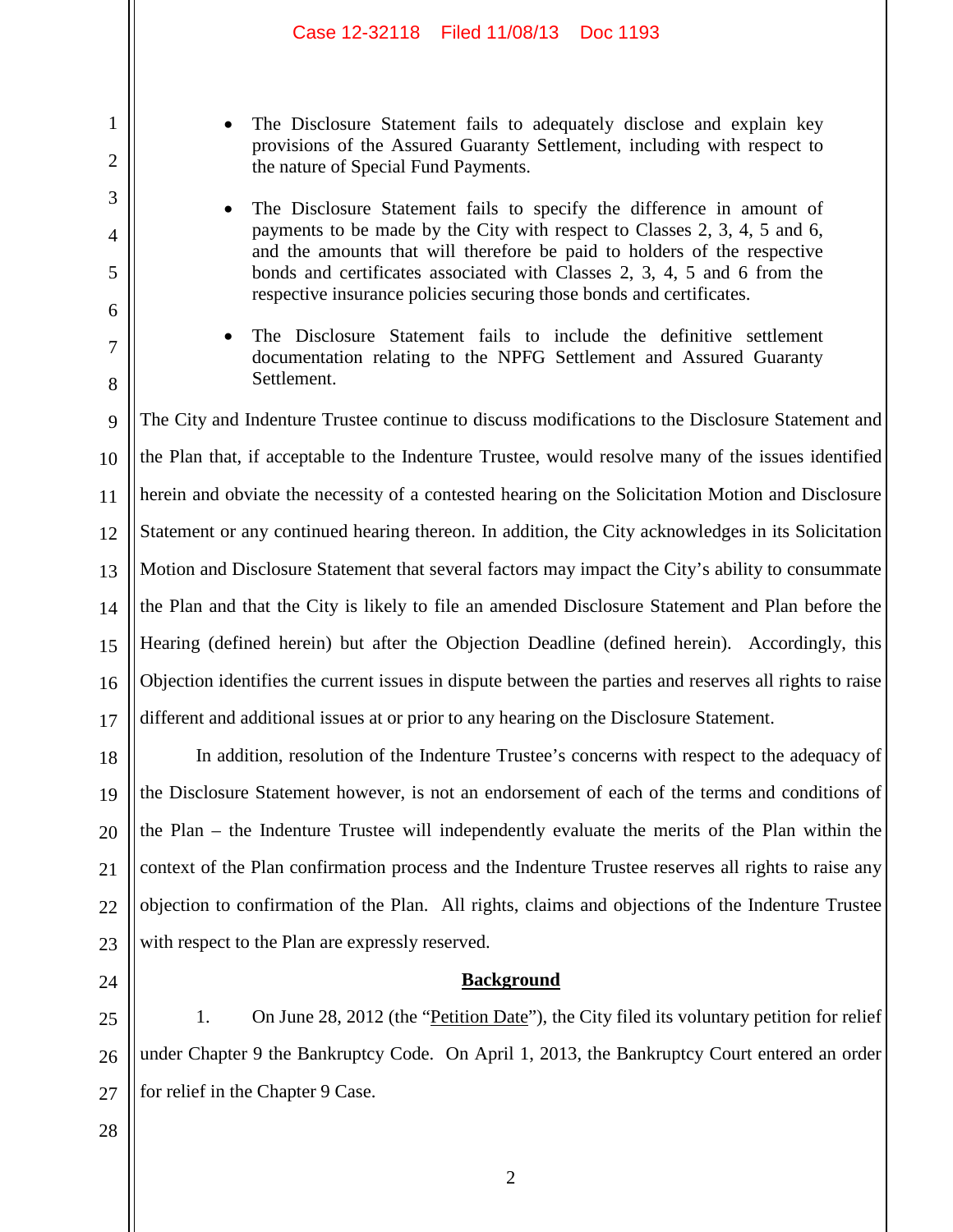2. On October 10, 2013, the City filed the Disclosure Statement and the Plan. Contemporaneous with filing the Disclosure Statement the City filed its Solicitation Motion. This Court scheduled a hearing on November 18, 2013 to consider the Solicitation Motion and approval of the Disclosure Statement (the "Hearing"). In addition, this Court established November 7, 2013 as the deadline to file objections to the Solicitation Motion and the Disclosure Statement (the "Objection Deadline"). $4$ 

3. Under the proposed Plan, the City intends to, among other things, consummate a series of settlement agreements with various parties in interest, including the NPFG Settlement and the Assured Guaranty Settlement.

### **Arguments**

4. The Solicitation Motion should not be allowed at this time because the Disclosure Statement currently fails to provide the necessary disclosures to enable stakeholders to make an informed decision regarding the merits of the City's Plan. Section 1125 of the Bankruptcy Code states that a plan proponent must provide holders of impaired claims with "adequate information" so that "a hypothetical investor" can make an informed decision on whether they should support a proposed plan.<sup>5</sup> "The primary purpose of a disclosure statement is to give the creditors the information they need to decide whether to accept the plan." In re Diversified Investors Fund XVII, 91 B.R. 559, 561 (Bankr. C.D. Cal. 1988), citing In re Monnier Bros*.*, 755 F.2d 1336, 1342 (8th Cir. 1985). The determination of what constitutes adequate information is subjective and made on a case-by-case basis. In re MacGibbon, BAP WW-05-1422-PANK, 2006 WL 6810935 (B.A.P. 9th Cir. Aug. 14, 2006); see also In re Brotby*,* 303 B.R. 177, 193 (B.A.P. 9th Cir. 2003). 5. Section 1125(a)(1) of the Bankruptcy Code defines "adequate information" as: information of a kind, and in sufficient detail, as far as is reasonably practicable in light of the nature and history of the debtor and the condition of the debtor's books and records, including a discussion

of the potential material Federal tax consequences of the plan to the

<sup>&</sup>lt;sup>4</sup> The City agreed to extend the Indenture Trustee's deadline to respond to the Solicitation Motion to November 8, 2013.

<sup>28</sup> 5 Section 1125 of the Bankruptcy Code is applicable in chapter 9 cases. See 11 U.S.C. § 901(a). See generally, In re Pierce Cnty. Hous. Auth., 414 B.R. 702, 715 (Bankr. W.D. Wash. 2009) (requirement that a disclosure statement contain adequate information in a chapter 9 case, made applicable by Bankruptcy Code section 901).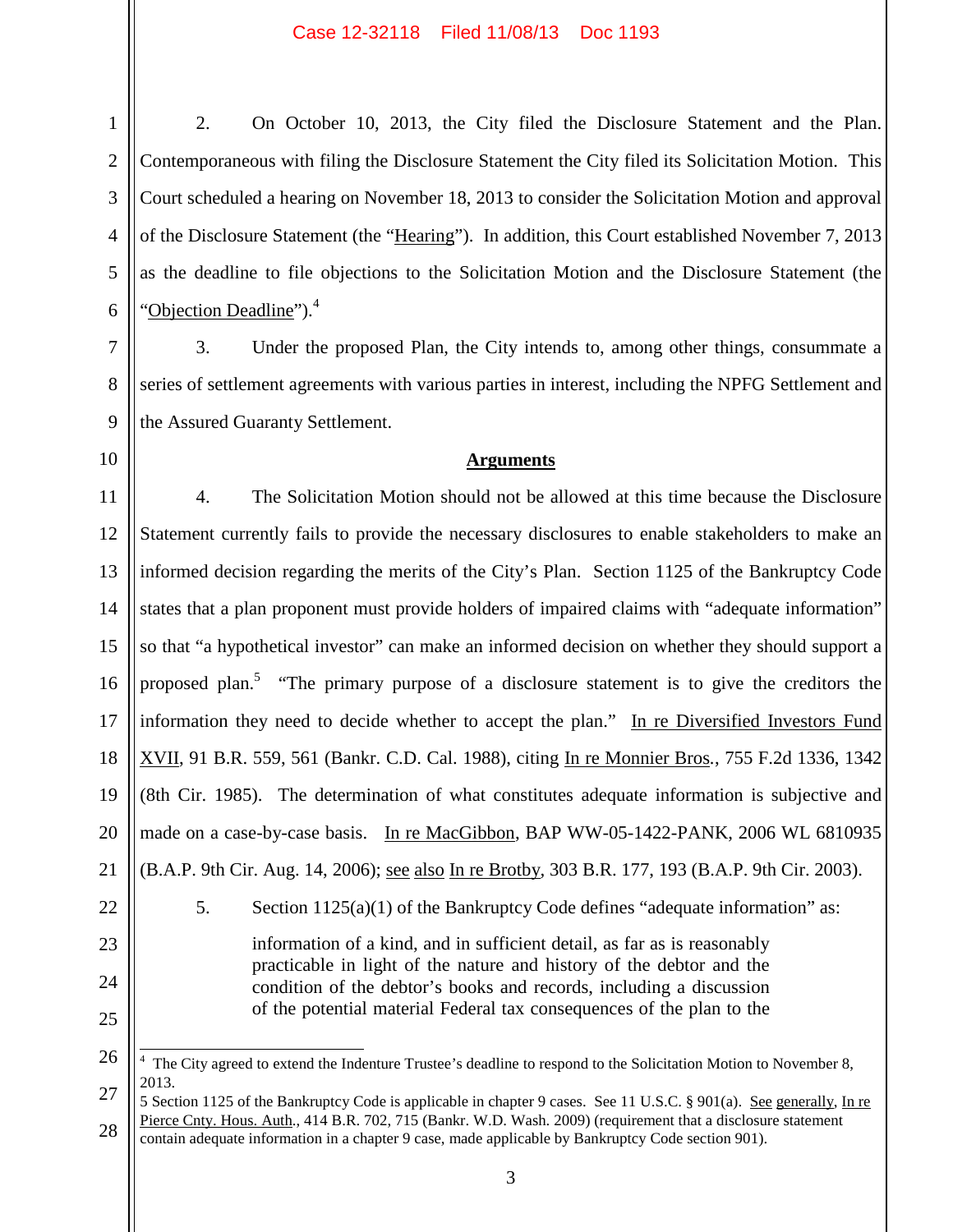debtor, any successor to the debtor, and a hypothetical investor typical of the holders of claims or interests in the case, that would enable such a hypothetical investor of the relevant class to make an informed judgment about the plan . . . .

11 U.S.C. § 1125(a)(1). In determining whether a plan proponent has provided "adequate information" to creditors and parties in interest, the standard is not whether the failure to disclose information would harm creditors but whether "hypothetical reasonable investors receive such information as will enable them to evaluate for themselves what impact the information might have on their claims and the outcome of the case, and to decide for themselves what course of action to take." In re Applegate Prop., Ltd., 133 B.R. 827, 831 (W.D. Tex. 1991); see also Duff v. United States Trustee (In re California Fidelity, Inc.), 198 B.R. 567, 571 (9th Cir. BAP 1996) (the purpose of the disclosure statement is "to give all creditors a source of information which allows them to make an informed choice regarding the approval or rejection of a plan").

13

1

2

3

4

5

6

7

8

 $\overline{Q}$ 

10

11

12

14

15

16

17

18

19

20

21

27

# *i. Uncertainties Regarding who will Vote Classes 2, 3, 4, 5 and 6 Claims.*

6. The Solicitation Motion states that the City will serve the Solicitation Package, including ballots, to those entitled to vote on the Plan. However, it is not clear from the Solicitation Motion or the Disclosure Statement who will, and why such entity is so authorized to, vote Classes 2, 3, 4, 5 and 6 Claims. Although the Plan includes certain references to voting, more disclosure is needed in the Disclosure Statement with respect to each class of claims and why such entities are authorized to vote. Without a clear and definitive statement in the Disclosure Statement with respect to who may vote under the Plan, the Disclosure Statement is not adequate.

# *ii. Failure to Adequately Disclose Nature of "Special Fund Payments".*

22 23 24 25 26 28 7. One of the provisions in the Assured Guaranty Settlement is a stream of fixed payments defined as "Special Funds Payments" that will be used under the Plan to fund a portion of the payments on the Pension Obligation Bonds. The term "Special Fund Payments" is ambiguous and not yet clearly defined in the Assured Guaranty Settlement. The Indenture Trustee has been informed that those Special Fund Payments are made from certain restricted revenues transferred to the General Fund that are used "to pay costs which are incurred by the General Fund to provide the facility or enterprise related services and which are allocated to the enterprises on a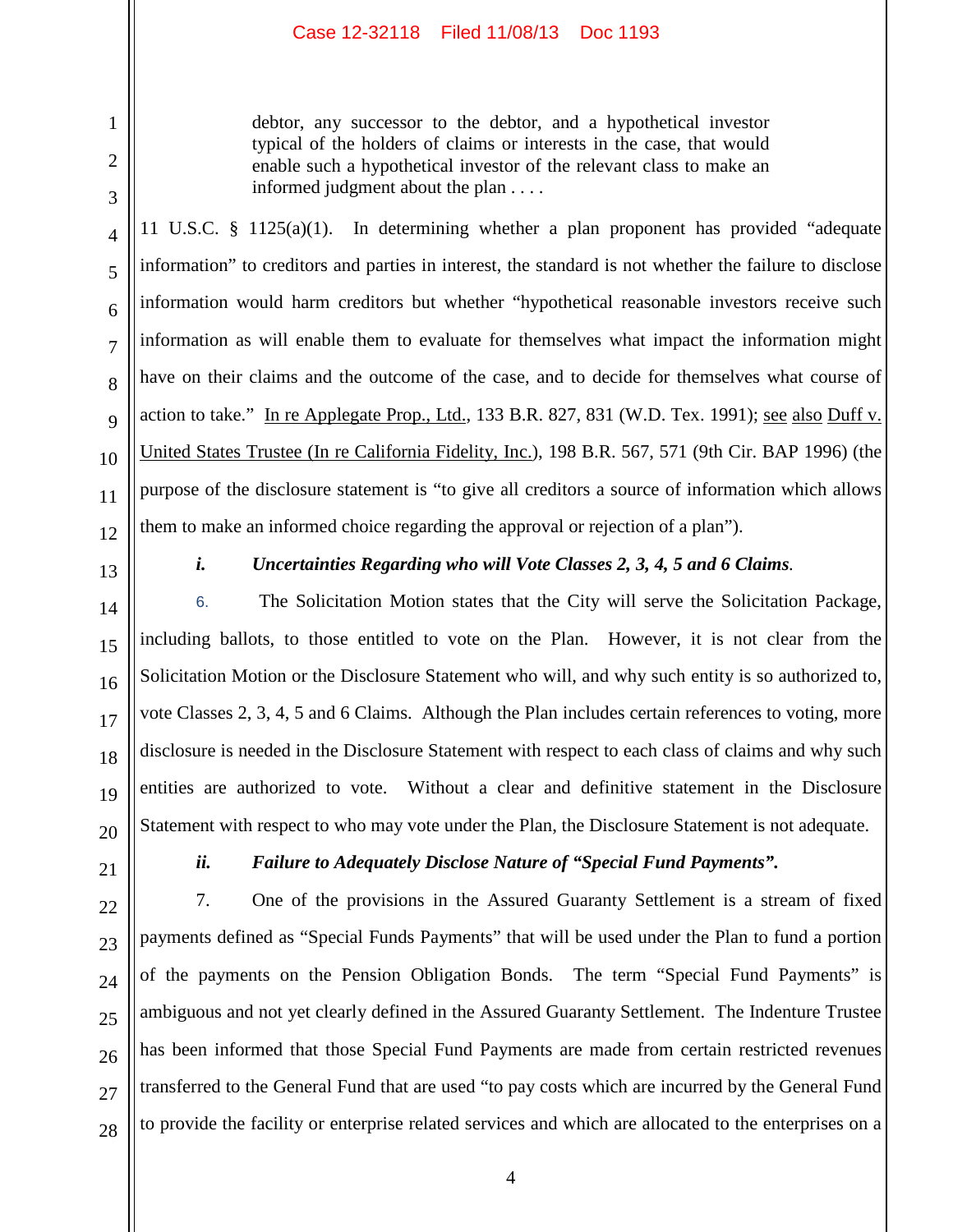1 2 3 4 5 6 7 8 9 10 11 12 reasonable basis in accordance with the City's accounting and allocation policies." *See* Plan, Article IV(K) (describing treatment of Class 10 – Claims of Holders of Restricted Revenue Bond and Note Payable Obligations). The Indenture Trustee raised this concern with the City, given the Plan's clear intent that holders of Class 10 Claims are unimpaired. *See* Plan, Article IV(K). Through conversations with counsel to the City, the Indenture Trustee understands that the City has historically allocated a portion of its restricted revenues associated with the City's various systems and enterprises to the City's General Fund to pay enterprise-related services. The Indenture Trustee further understands from conversations with the City's counsel that the methodology historically applied by the City will be modified for the upcoming fiscal year and for all years while the Pension Obligation Bonds remain outstanding, which will result in the fixed payment allocations to the General Fund and enable the City to make the fixed stream of payments defined as Special Fund Payments under the Assured Guaranty Settlement.

13 14 15 16 17 18 19 8. Although the City correctly makes clear under the Disclosure Statement that the Plan will not impair Class 10 Claims, the City must make further disclosure regarding the source and use of Special Fund Payments, as well as the methodology to calculate them. The Indenture Trustee has requested further disclosure by the City as to why the transfer of any restricted revenues to the General Fund, which are the source of funds for the "Special Fund Payment," are made in accordance with any respective financing documents and do not impair holders of Class 10 claims.

20

## *iii. Failure to Quantify Impact of Settlements***.**

21 22 23 24 25 9. The Disclosure Statement fails to specify the difference in amount of reduction in payments to be made by the City with respect to Classes 2, 3, 4, 5 and 6 (collectively, the "City Payments"), and the amounts that will continue to be paid to holders of the respective certificates and bonds associated with Classes 2, 3, 4, 5 and 6 (collectively, the Bond Payments") solely from the respective bond insurers.<sup>6</sup>

<sup>27</sup> 28 The City is capable of, and has made these disclosures previously. For example, with respect to the Ambac Settlement Agreement, the Ambac Settlement Agreement Motion stated that the City's obligations to make payment with respect to the underlying Fire/Police/Library Lease Back from the City's General Fund would be reduced by 19.5% beginning in fiscal year 2015.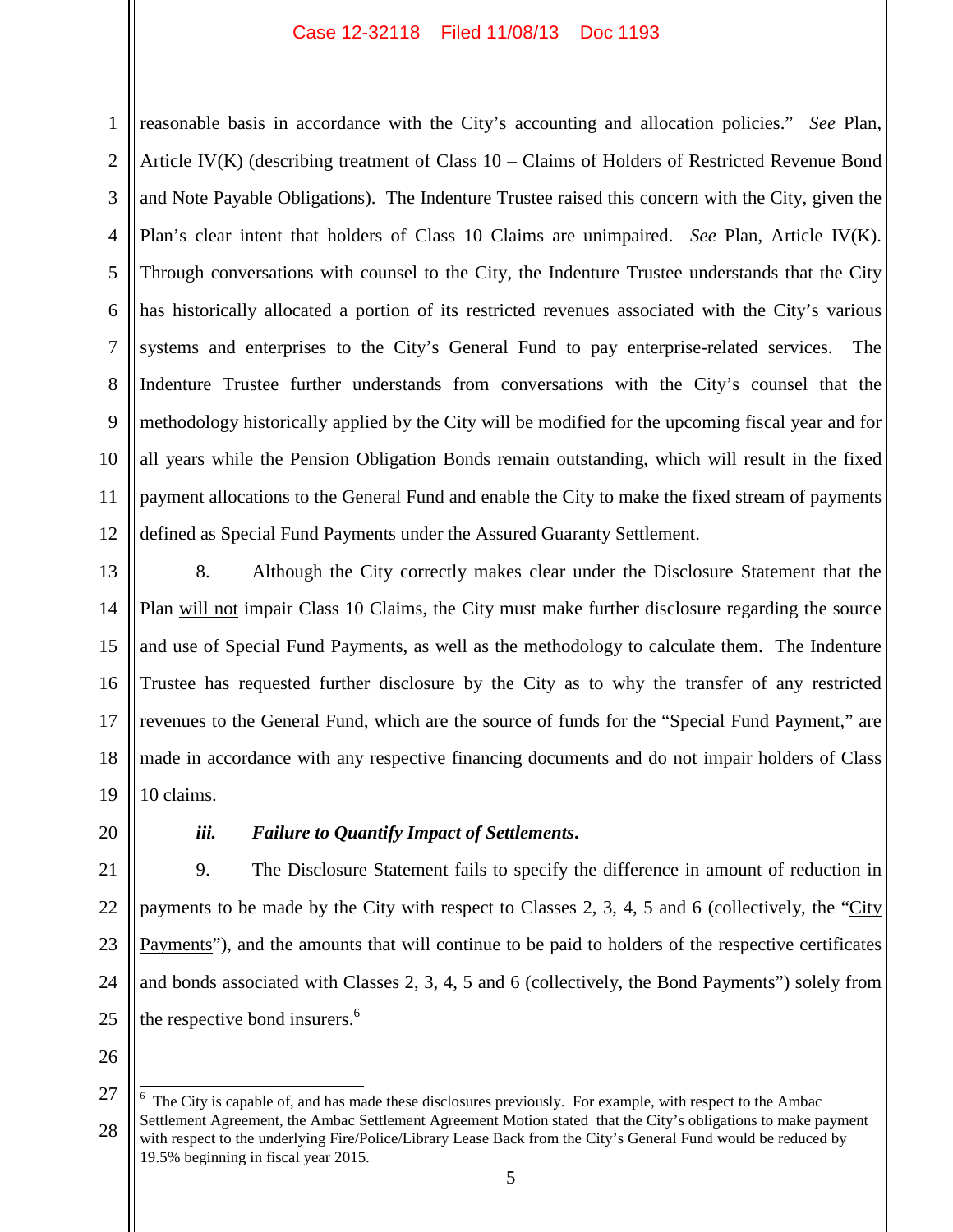1 2

3

4

5

6

7

8

9

11

### *iv. Failure to Include Definitive Settlement Document Relating to the NPFG Settlement and Assured Guaranty Settlement.*

10 12 13 14 15 10. The Disclosure Statement fails to include the definitive settlement documents relating to the NPFG Settlement and Assured Guaranty Settlement. At present, the NPFG Settlement Term Sheet and the Assured Guaranty Settlement are not binding on any party. Both term sheets expressly provide that each are non-binding, subject to final documentation and that the definitive documentation may contain additional or substantially different terms from the agreements outlined in the term sheets. Further, the NPFG Settlement Term Sheet suggests that definitive documentation may not be completed until after the Hearing on the Disclosure Statement. It is not possible for stakeholders to vote on a Plan until the City discloses the material terms and conditions of the NPFG Settlement and Assured Guaranty Settlement in definitive documents filed in connection with an amended Plan and Disclosure Statement. Further, to the extent the definitive settlement documentation differs from the term sheets attached to the Plan, the Indenture Trustee reserves the right to raise objections with respect to such definitive settlement documents.

16

#### *v. Miscellaneous Changes Required to the Disclosure Statemen*t*.*

17 18 19 20 21 22 23 11. In addition to the foregoing disclosure issues, the Indenture Trustee identified several additional proposed changes to the Disclosure Statement that were circulated to the City. Counsel for the City represented that most of these additional changes were acceptable to the City and identified each of the proposed changes that will be incorporated into an anticipated amended Disclosure Statement. The Indenture Trustee reserves all rights to make further objection to any amended Disclosure Statement, including to the extent any of the comments represented to be acceptable to the City are not incorporated within the amended Disclosure Statement.

24

25 26 27 28 12. The Solicitation Motion must be denied. Based upon the foregoing, the current form of Disclosure Statement fails to provide the necessary disclosures that would enable stakeholders to make an informed judgment about the Plan as required by section 1125(a)(1) of the Bankruptcy Code.

**Conclusion**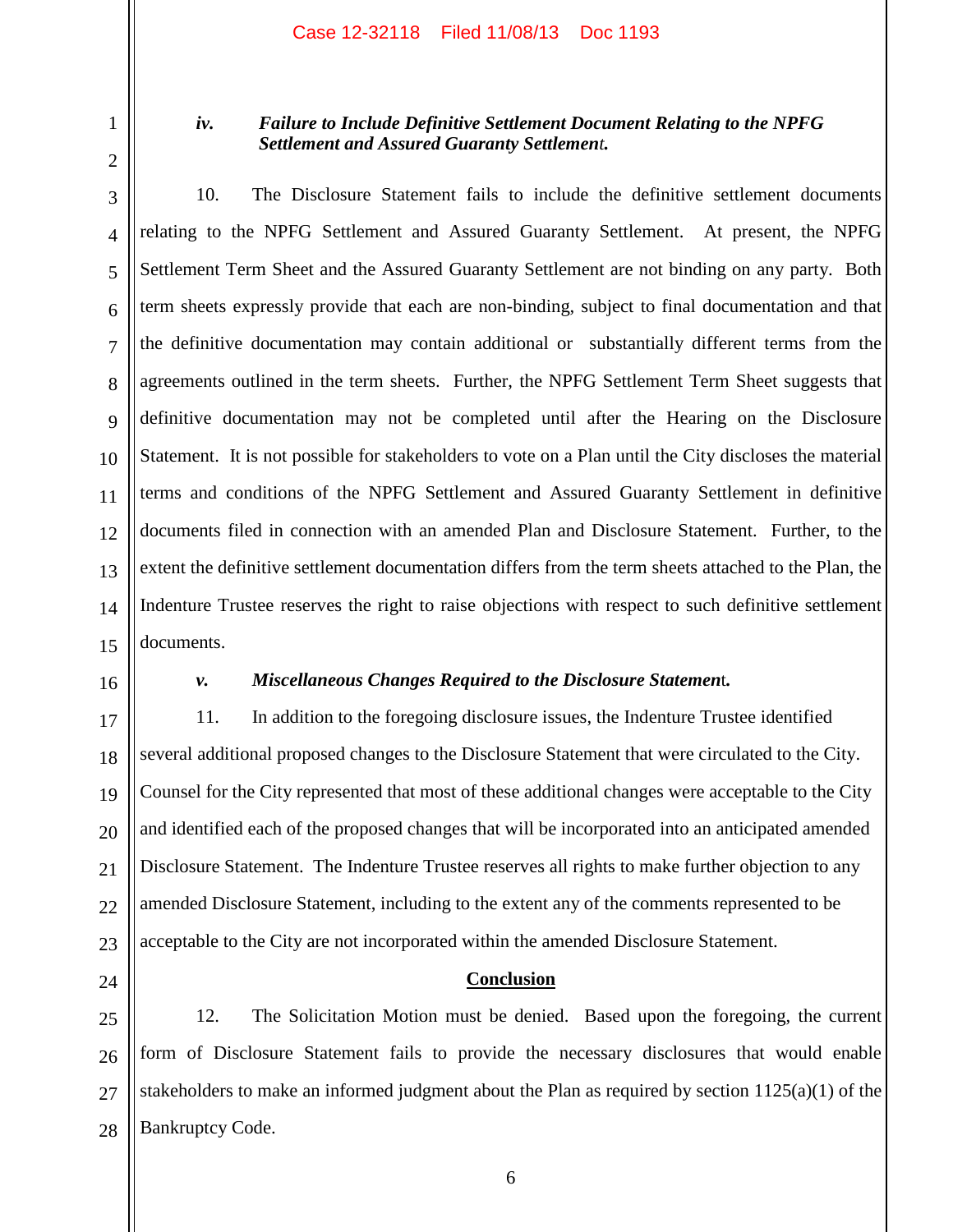| $\mathbf{1}$   |                         | WHEREFORE, the Indenture Trustee respectfully requests that the Court enter an order                  |  |
|----------------|-------------------------|-------------------------------------------------------------------------------------------------------|--|
| $\mathbf{2}$   |                         | (a) denying the Solicitation Motion, (b) requiring the City to amend its Disclosure Statement as      |  |
| 3              |                         | requested herein, and (c) granting the Indenture Trustee such other and further relief as is just and |  |
| $\overline{4}$ | proper.                 |                                                                                                       |  |
| 5              | Dated: November 8, 2013 |                                                                                                       |  |
| 6              |                         | /s/ William W. Kannel                                                                                 |  |
| 7              |                         | William W. Kannel (admitted pro hac vice)<br>Michael Gardener (admitted pro hac vice)                 |  |
| 8              |                         | Adrienne K. Walker (admitted pro hac vice)<br>MINTZ LEVIN COHN FERRIS GLOVSKY AND POPEO               |  |
| 9              |                         | P.C.                                                                                                  |  |
| 10             |                         | and                                                                                                   |  |
| 11             |                         | Jeffry A. Davis                                                                                       |  |
| 12             |                         | Abigail V. O'Brient<br>MINTZ LEVIN COHN FERRIS GLOVSKY AND POPEO                                      |  |
| 13             |                         | P.C.<br>Attorneys for Wells Fargo Bank, National                                                      |  |
| 14             |                         | Association, as Indenture Trustee                                                                     |  |
| 15             |                         |                                                                                                       |  |
| 16             |                         |                                                                                                       |  |
| 17             |                         |                                                                                                       |  |
| 18             |                         |                                                                                                       |  |
| 19             |                         |                                                                                                       |  |
| 20             |                         |                                                                                                       |  |
| 21             |                         |                                                                                                       |  |
| 22             |                         |                                                                                                       |  |
| 23             |                         |                                                                                                       |  |
| 24             |                         |                                                                                                       |  |
| 25             |                         |                                                                                                       |  |
| 26             |                         |                                                                                                       |  |
| 27             |                         |                                                                                                       |  |
| 28             |                         |                                                                                                       |  |
|                |                         | $\tau$                                                                                                |  |
|                |                         |                                                                                                       |  |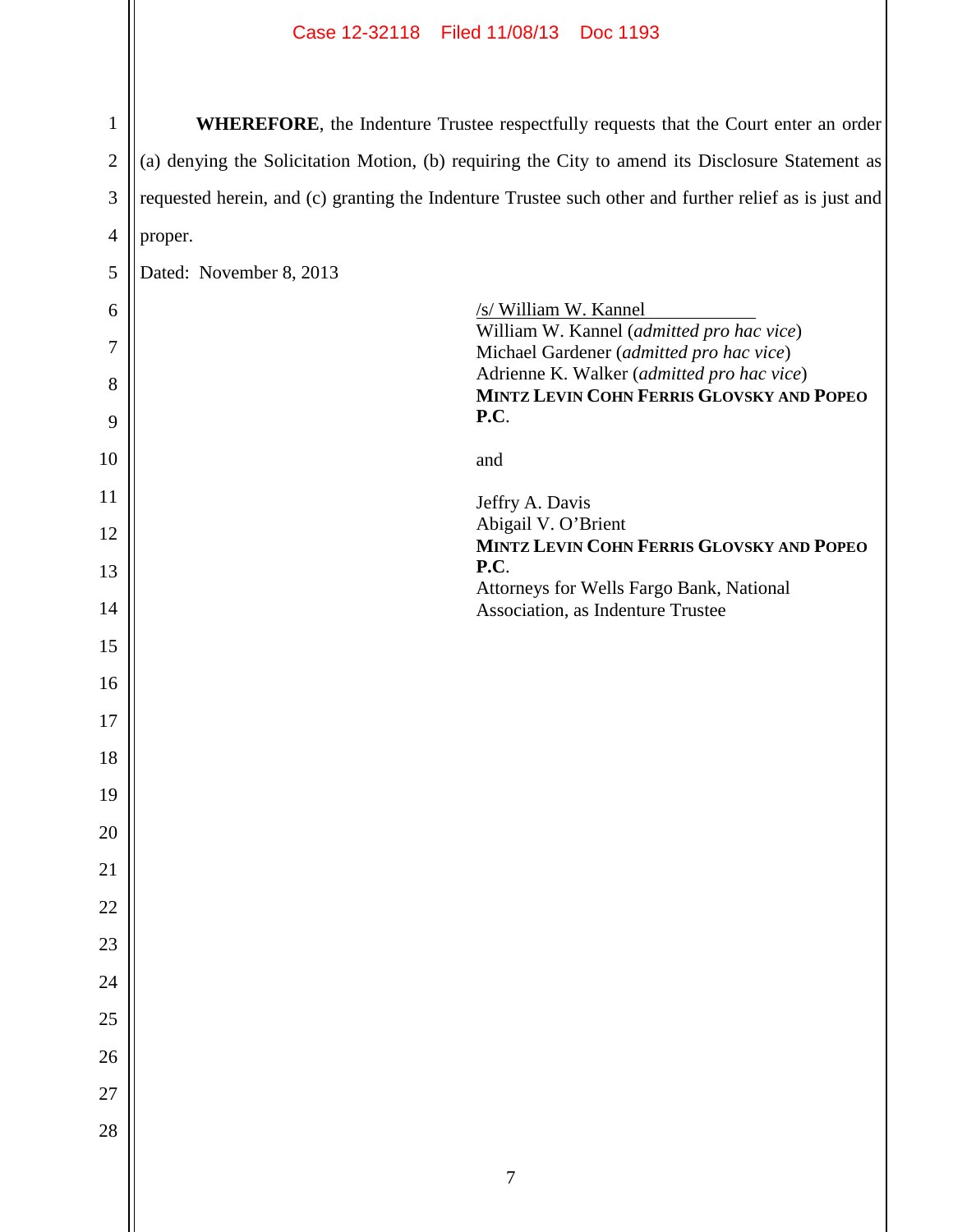|                     |     | Case 12-32118 Filed 11/08/13 Doc 1193                                                                                     |
|---------------------|-----|---------------------------------------------------------------------------------------------------------------------------|
| 1                   |     | <b>SCHEDULE 1</b>                                                                                                         |
|                     | 1.  | City of Stockton Revenue Certificates of Participation 1998 Series A                                                      |
| $\overline{2}$<br>3 |     | (Wastewater System Project)                                                                                               |
| $\overline{4}$      | 2.  | Stockton Public Financing Authority Reassessment Revenue Bonds (Arch                                                      |
| 5                   |     | Road and Stockton Business Park Assessment Districts) Series 1998,<br>including claims related to those certain:          |
| 6                   |     | Stockton Airport Business Park Ltd. Obligation Refunding<br>a.                                                            |
| 7                   |     | Improvement Bonds Project 84-1 Phase IV, Series 229 (Local<br><b>Obligation Bonds</b> )                                   |
| 8                   |     | b. Stockton Airport Business Park Ltd. Obligation Refunding                                                               |
| 9                   |     | Improvement Bonds Project 84-1 Phase V, Series 230 (Local<br><b>Obligation Bonds</b> )                                    |
| 10                  |     | Stockton Airport Business Park Ltd. Obligation Refunding<br>$\mathbf{c}$ .                                                |
| 11                  |     | Improvement Bonds Project 84-1 Phase I, Series 231 (Local<br><b>Obligation Bonds)</b>                                     |
| 12                  |     |                                                                                                                           |
| 13                  | 3.  | City of Stockton Certificates of Participation (Redevelopment Housing                                                     |
| 14                  |     | Projects) Series 2003A and Taxable Series 2003B                                                                           |
| 15<br>16            | 4.  | City of Stockton Camera Estates Community Facilities District No. 2003-<br>1 Special Tax Bonds, Series 2003               |
| 17                  | 5.  | City of Stockton Certificates of Participation 2003 Series A (Wastewater<br><b>System Project</b> )                       |
| 18                  | 6.  | City of Stockton Limited Obligation Improvement Bonds March                                                               |
| 19                  |     | Lane/Holman Assessment District 2003-1                                                                                    |
| 20                  | 7.  | City of Stockton Limited Obligation Improvement Bonds Mosher<br>Assessment District 2003-02                               |
| 21                  | 8.  | City of Stockton Limited Obligation Improvement Bonds Waterford                                                           |
| 22                  |     | Estates East Phase II Assessment District 2003-03                                                                         |
| 23                  | 9.  | Stockton Public Financing Authority Refunding Revenue Bonds (West                                                         |
| 24                  |     | <b>Eighth Street Reassessment District)</b>                                                                               |
| 25                  | 10. | Redevelopment Agency of the City of Stockton Revenue Bonds, Series<br>2004 (Stockton Events Center - Arena Project)       |
| 26                  | 11. | Stockton Public Financing Authority Lease Revenue Bonds, Series 2004                                                      |
| 27                  |     | (Parking and Capital Projects)                                                                                            |
| 28                  | 12. | Stockton Public Financing Authority 2005 Water Revenue Bonds, Series<br>A (Water System Capital Improvement Project)<br>8 |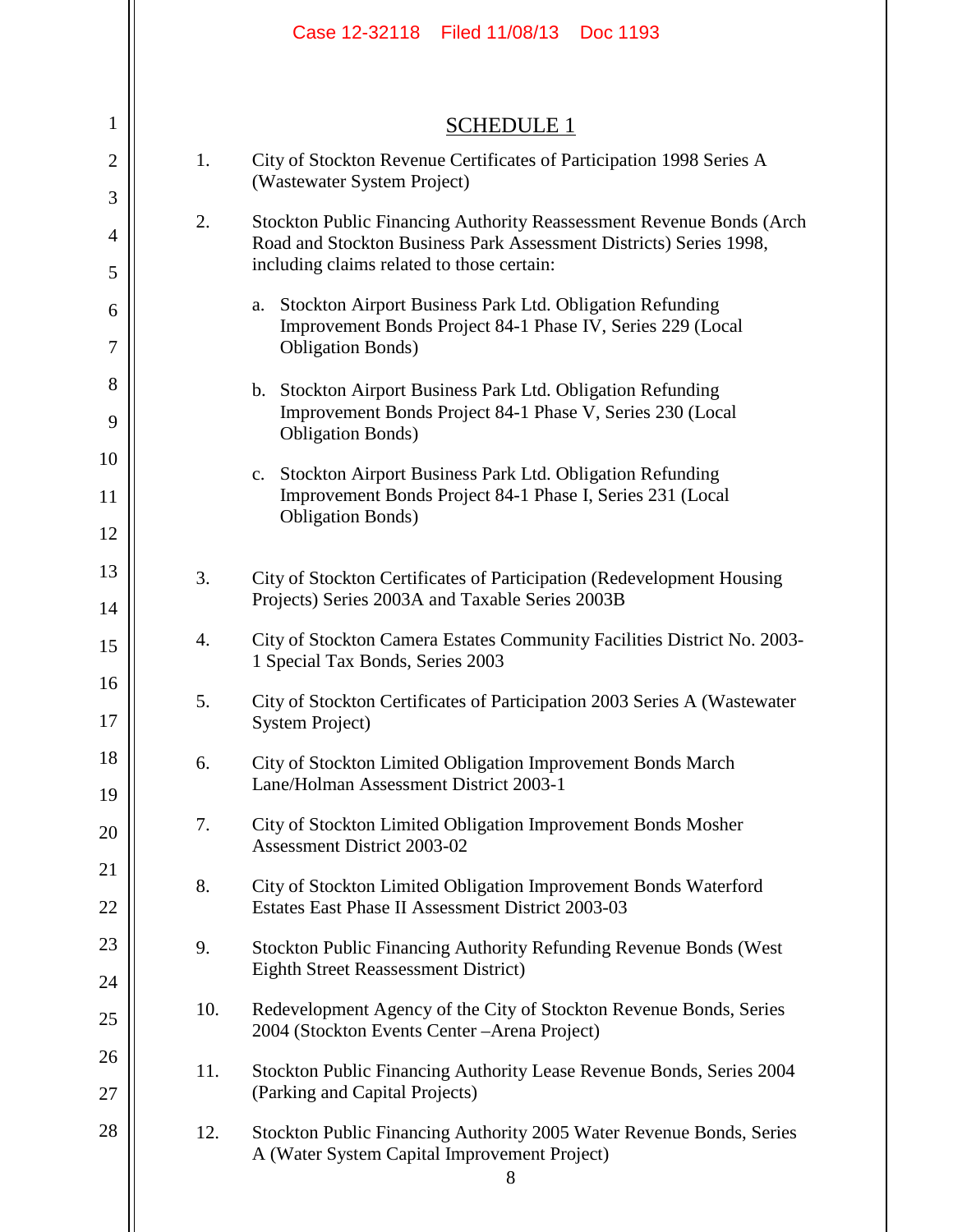|                     |     | Case 12-32118 Filed 11/08/13<br>Doc 1193                                                                                                      |
|---------------------|-----|-----------------------------------------------------------------------------------------------------------------------------------------------|
| 1                   | 13. | City of Stockton South Stockton Community Facilities District No. 90-1<br>2005 Special Tax Refunding Bonds                                    |
| $\overline{2}$<br>3 | 14. | Stockton Public Financing Authority Refunding Revenue Bonds (2005)<br>Assessment Districts Refinancing) Series A Senior Lien Bonds and Series |
| $\overline{4}$      |     | B Subordinate Lien Bonds, including claims related to those certain:                                                                          |
| 5                   |     | City of Stockton Limited Obligation Refunding Bond Blossom Ranch<br>a.<br>Assessment District No. 93-1 (Reassessment and Refunding of 2005)   |
| 6<br>7              |     | b. City of Stockton Limited Obligation Refunding Bond La Morada<br>Assessment District No. 96-4 (Reassessment and Refunding of 2005)          |
| 8                   |     | c. City of Stockton Limited Obligation Refunding Bond Morada North                                                                            |
| 9                   |     | Assessment District No. 2002-01 (Reassessment and Refunding of<br>2005)                                                                       |
| 10                  |     |                                                                                                                                               |
| 11                  |     | d. City of Stockton Limited Obligation Refunding Bond Morada Ranch<br>Assessment District No. 2000-01 (Reassessment and Refunding of          |
| 12                  |     | 2005)                                                                                                                                         |
| 13<br>14            |     | City of Stockton Limited Obligation Refunding Bond Waterford<br>e.<br>Estates East Assessment District No. 2002-03 (Reassessment and          |
| 15                  |     | Refunding of 2005)                                                                                                                            |
| 16                  | 15. | City of Stockton Community Facilities District No. 90-2 (Brookside<br>Estates) 2005 Special Tax Refunding Bonds                               |
| 17                  | 16. | <b>Stockton Public Financing Authority Revenue Bonds (Redevelopment</b><br>Projects) 2006 Series A, Taxable Revenue Bonds (Redevelopment      |
| 18                  |     | Projects) 2006 Series B, and Taxable Revenue Bonds (Housing Projects)<br>2006 Series C                                                        |
| 19                  | 17. | Stockton Public Financing Authority 2006 Lease Revenue Refunding                                                                              |
| 20                  |     | Bonds, Series A                                                                                                                               |
| 21                  | 18. | City of Stockton Community Facilities District No. 1 (Weston Ranch)                                                                           |
| 22                  |     | Special Tax Refunding Bonds, Series 2006                                                                                                      |
| 23                  | 19. | City of Stockton Spanos Park West Community Facilities District No.<br>2001-1 Special Tax Refunding Bonds, Series 2006                        |
| 24                  | 20. | City of Stockton Community Facilities District No. 2006-1 (Riverbend)                                                                         |
| 25                  |     | Special Tax Bonds, Series 2006                                                                                                                |
| 26<br>27            | 21. | City of Stockton Community Facilities District No. 2006-3 (Northbrook)<br>Woodside Improvement Area 1 Special Tax Bonds, Series 2007          |
| 28                  | 22. | City of Stockton Arch Road East Community Facilities District No. 99-02<br>2007 Special Tax Bonds                                             |
|                     |     | 9                                                                                                                                             |